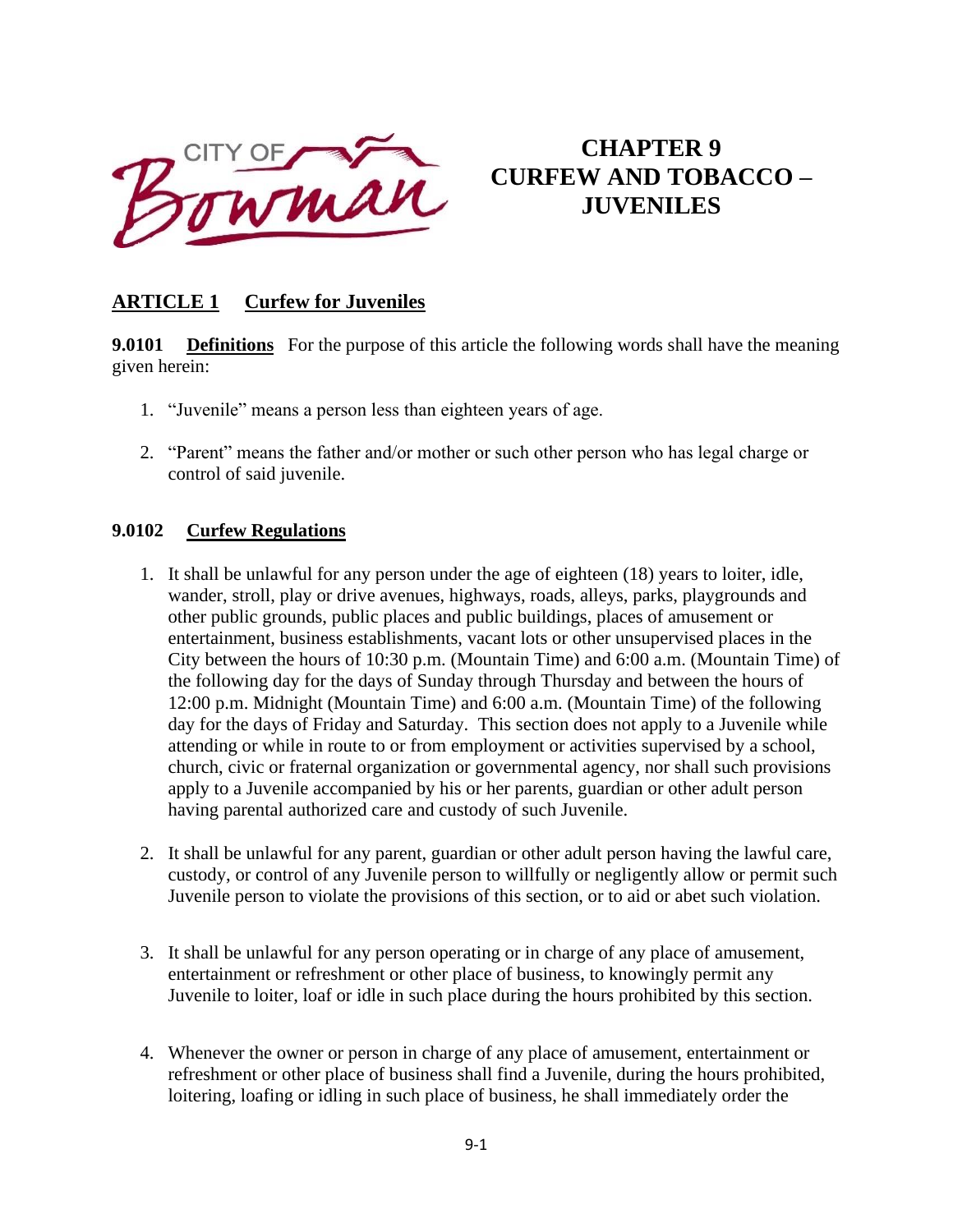Juvenile to leave, and if the Juvenile refuses to leave the premised the owner or person in charge shall immediately notify the police department and inform the department of such refusal.

- 5. This section shall not be construed so as to permit the presence of any Juvenile in any place where his presence is now prohibited by law.
- 6. Any police officer is hereby authorized to arrest without a warrant any person or persons observed by him to be violating the provisions of this section.
- 7. A violation of this section shall be an infraction. Any person found guilty of violating any of the terms of provisions of this section may be punished by a fine not to exceed One Hundred (\$100.00) dollars. (Revised 4-03-2001)

## **ARTICLE 2 Tobacco Products – Juveniles**

**9.0201 Definitions** For the purpose of this article the following words shall have the meaning given herein:

- 1. "Juvenile" means a person less than eighteen years of age.
- 2. "Parent" means the father and/or mother or such other person who has legal charge or control of said juvenile.

#### **9.0202 Tobacco Use or Possession By Juveniles – Prohibited**

- 1. No person under 18 years of age shall possess, purchase, attempt to purchase, smoke or use cigarettes, cigars, cigarette papers, snuff or tobacco in any other form in which it may be utilized for smoking or chewing except that a person under 18 years of age employed by a licensed tobacco dealer or distributor may handle the tobacco products listed in this section as part of his or her employment. In addition, an individual under eighteen years of age may purchase and possess tobacco as part of a compliance survey program when acting with permission of the individual's parent or guardian and while acting under the supervision of ay law enforcement authority. A state agency, city, county, board of health, tobacco retailer, or association of tobacco retailers may also conduct compliance surveys, after coordination with the appropriate local law enforcement authority. Any person violating this section shall have committed a noncriminal violation and shall pay a fee of Twenty Five (\$25.00) dollars, subject to the following procedures:
- 2. Any individual who has been cited for a violation of Section 1 may pay the statutory fee in municipal court by the time scheduled for a first appearance or if a bond has been posted, may forfeit the bond by not appearing at the scheduled time. An individual appearing at the time scheduled in the citation may make a statement in explanation of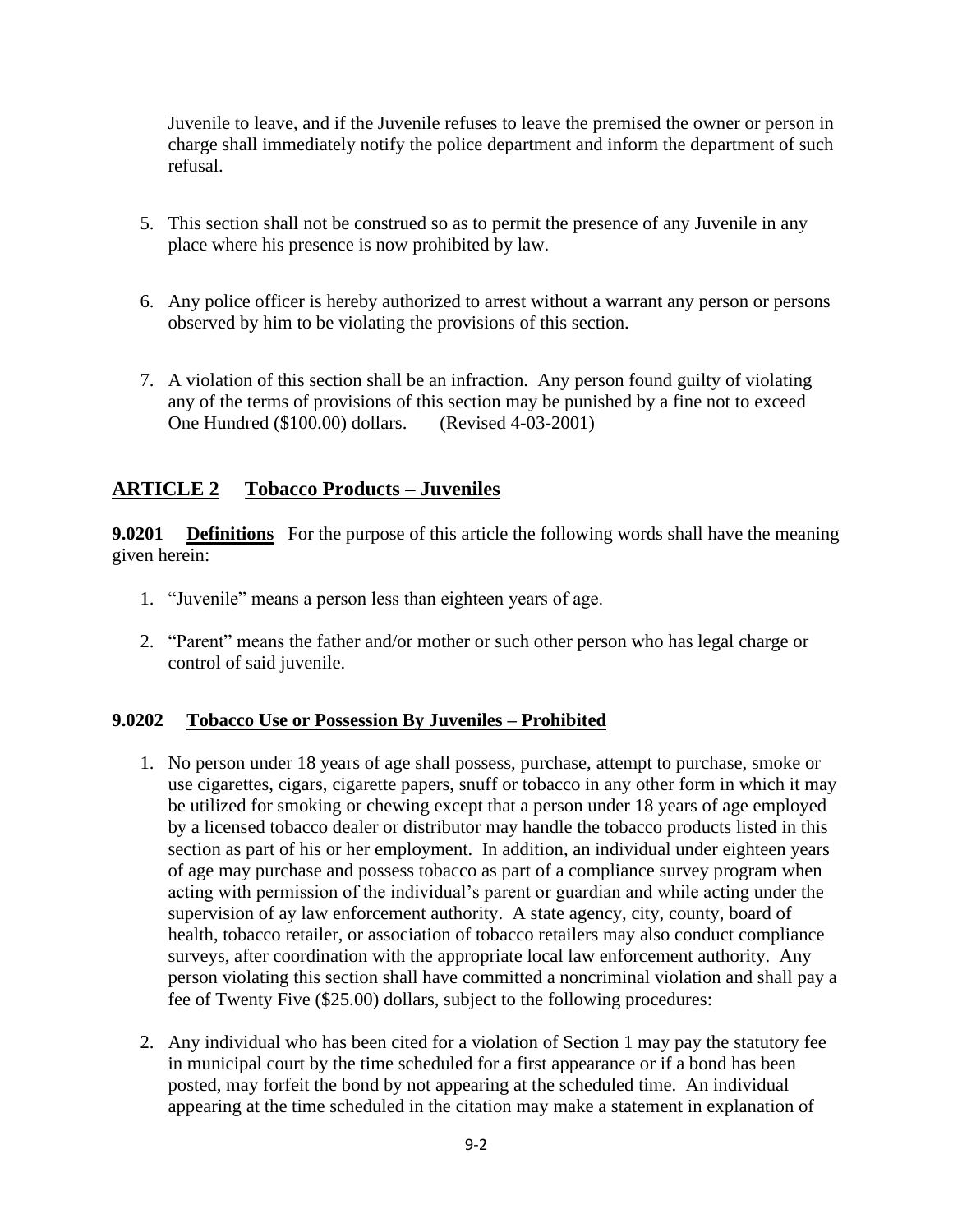that individual's action and the judge may waive, reduce, or suspend the statutory fee. If the individual cited follows the procedures of this paragraph, that individual has admitted the violation and has waived the right to a hearing on the issue of commission of the violation. A bond posted under Section 1 must be in the amount of Twenty Five (\$25.00) dollars. The halting officer shall not receive the statutory fee or a bond.

- 3. If an individual cited for a violation under Section 1 does not choose to follow any procedure provided under paragraph 2 that individual may appear at the time scheduled in the citation and request a hearing on the issue of the commission of the violation charged. The hearing must be held with 90 days of the first appearance. At the time of request for a hearing on the issue of commission of the violation, the individual charged shall deposit with the court an appearance bond in the amount of fifty (\$50.00) dollars. At the hearing on the violation, the City must prove the commission of a violation under this section by a preponderance of the evidence. If the individual does not appear at the time set for the hearing on the violation, the citation shall be deemed admitted and the bond shall be forfeited.
- 4. A person who admits, forfeits or is found guilty of violation of this section must attend an approved tobacco awareness class within 30 days of the date of the admission, forfeiture or finding of guilt. A person who fails to comply with this paragraph is guilty of an offense.
- 5. A law enforcement officer that cites a Juvenile for a violation of this section or the court shall mail a notice of the violation to the parent or legal guardian of the Juvenile within ten days of the citation.
- 6. Any person who fails to answer a citation or summons issued under this section or pay the fee or post the bond specified as required is guilty of an offense. (Enacted 4-03-2001)

## **ARTICLE 3 Sales of Tobacco Products**

**9.0301 Definitions** For the purpose of this article the following words shall have the meaning given herein:

- 1. "Tobacco Products" means any product that requires a North Dakota Tobacco Dealers License prior to selling.
- 2. "Vending Machine" means any kind of device or mechanical machine which, upon insertion of a coin, coins, currency, tokens or other objects will release tobacco products in package or otherwise.